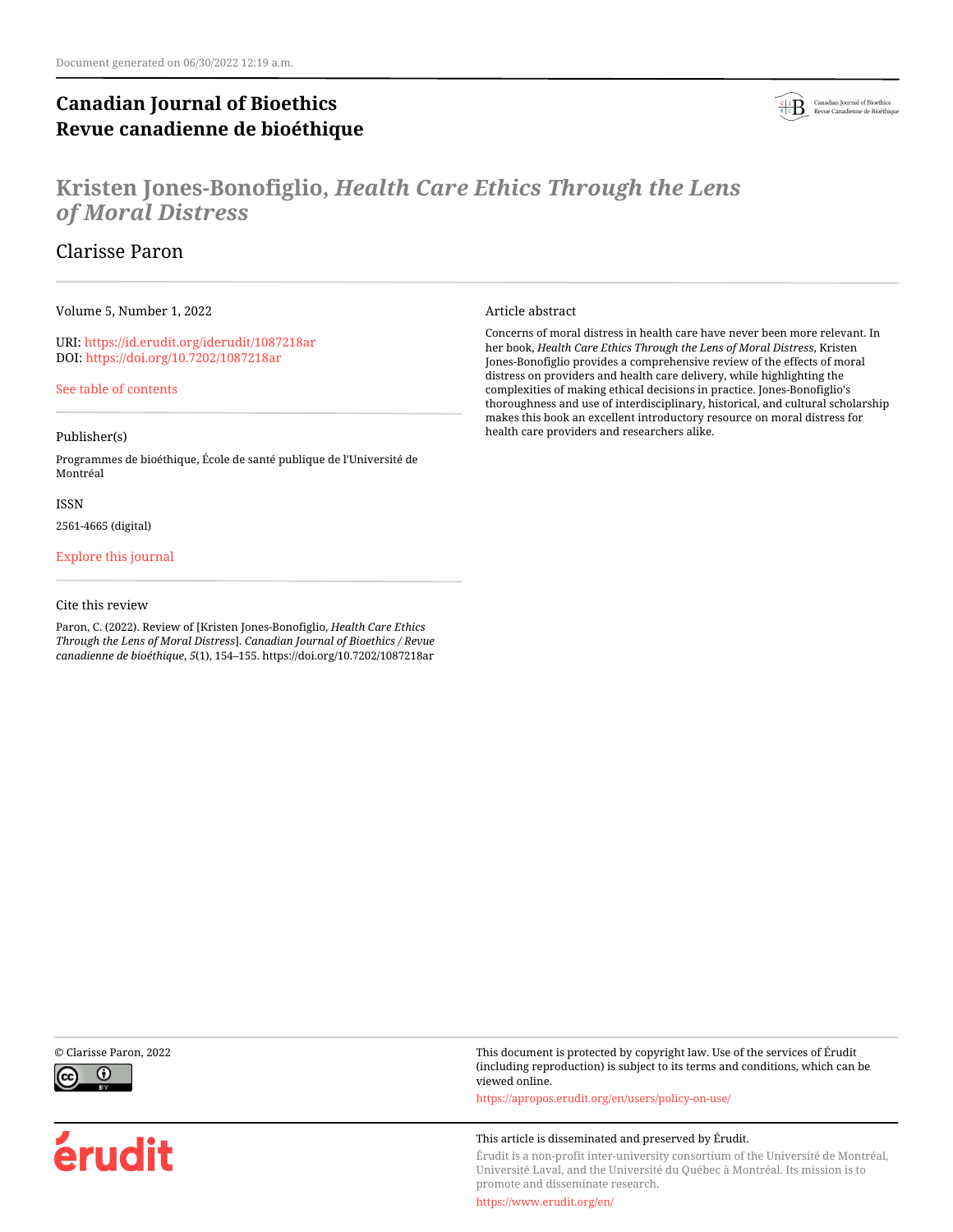

**Canadian Journal of Bioethics** Revue Canadienne de Bioéthique

# **COMPTE RENDU / REVIEW Review of: Kristen Jones-Bonofiglio,**  *Health Care Ethics Through the Lens of Moral Distress*



Clarisse Paron<sup>a</sup>

#### **Résumé Abstract**

Les préoccupations relatives à la détresse morale dans le Concerns of moral distress in health care have never been more domaine des soins de santé n'ont jamais été aussi pertinentes. Dans son livre intitulé *Health Care Ethics Through the Lens of Moral Distress*, Kristen Jones-Bonofiglio provides a complet des effets de la détresse morale sur les fournisseurs et la prestation des soins de santé, tout en soulignant la complexité des décisions éthiques à prendre dans la pratique. La rigueur de ressource d'introduction à la détresse morale pour les and researchers alike. prestataires de soins de santé et les chercheurs.

#### **Mots-clés Keywords**

détresse morale, relationnelle, éthique des soins de santé moral distress, relational, health care ethics

#### **Affiliations**

<sup>a</sup> Department of Philosophy, Dalhousie University, Nova Scotia, Canada **Correspondance / Correspondence:** Clarisse Paron, [clarisse.paron@dal.ca](mailto:clarisse.paron@dal.ca)

# **INTRODUCTION**

The COVID-19 pandemic has strained healthcare systems across the globe, leading to widespread moral distress and burnout among frontline workers. Written just prior to the pandemic, Jones-Bonofiglio's book (1) is a timely and relevant resource for interdisciplinary health researchers and practitioners alike. The book aims to redirect attention towards the needs of carers by highlighting the negative effects of moral distress on providers, teams, healthcare systems, and patients. Jones-Bonofiglio emphasizes that experiences of moral distress in health care workers not only affect the resiliency of providers but their ability to provide patient-centred care. She approaches the topic from a relational perspective to highlight the complex and multifaceted experiences of moral distress in various contexts. The strength of Jones-Bonofiglio's position is her use of wide-ranging interdisciplinary, historical, and contemporary scholarship – a refreshing deviation from bioethics works that frequently ignore Indigenous and non-western frameworks. She draws on other cultural concepts and frameworks, such as *ubuntu*, *kintsugi*, and *sisu*, as well as narrative reframing and fables, to underscore the importance of compassion and relationality of health care providers and their practices. Jones-Bonofiglio encourages empathy and self-compassion, while combating the harmful norms and expectations of providers as "detached impartial observers" who should distance themselves from patients to prevent moral suffering and preserve their objectivity.

In the first two chapters, Jones-Bonofiglio defines moral distress and related concepts, highlighting the widespread impact of moral distress on health care practitioners and teams. She defines moral distress as "an experience where a moral decision has been made about what to do in an ethically challenging situation, but the desired action cannot be carried out" (1). Positioning this definition as too narrow, Jones-Bonofiglio adopts Kälvemark Sporrong and Wilkinson's definitions of moral distress as a psychological state of disequilibrium, where going against one's better judgment and the perception of being unable to meet one's professional obligations results in a complex physical, emotional, cognitive, and behavioural reaction. In her view, moral distress does not arise in all situations where there is a moral dilemma or moral uncertainty; but it can arise where there are unavoidable external pressures such as resource and policy constraints, poor communication, and problematic workplace cultures. Over time, these features erode moral confidence, leading to what Jones-Bonofiglio describes as moral stress (a "more physiological [response]…that results from health care providers possessing a sensitivity for moral issues"), moral residue (the experience of emotional, psychological, and even existential pain that can linger long after one's values have been compromised), or moral outrage (the experience of anger that arises in response to a violation of one's morals and integrity).

In Chapter 3, Jones-Bonofiglio uses a socio-ecological framework to trace the effect of moral distress on the provision and consumption of healthcare from a holistic and contextual perspective. In considering structural, institutional, systemic, relational, and individual contributions to the experience of moral stress, Jones-Bonofiglio argues that moral distress has a ripple effect on each of these components of the healthcare system – ultimately impairing the ability to provide patient-centred

*Moral Distress*, Kristen Jones-Bonofiglio présente un examen comprehensive review of the effects of moral distress on Jones-Bonofiglio et son recours à des études interdisciplinaires, and cultural scholarship makes this book an excellent historiques et culturelles font de ce livre une excellente introductory resource on moral distress for health care providers providers and health care delivery, while highlighting the complexities of making ethical decisions in practice. Jones-Bonofiglio's thoroughness and use of interdisciplinary, historical,

relevant. In her book, *Health Care Ethics Through the Lens of*